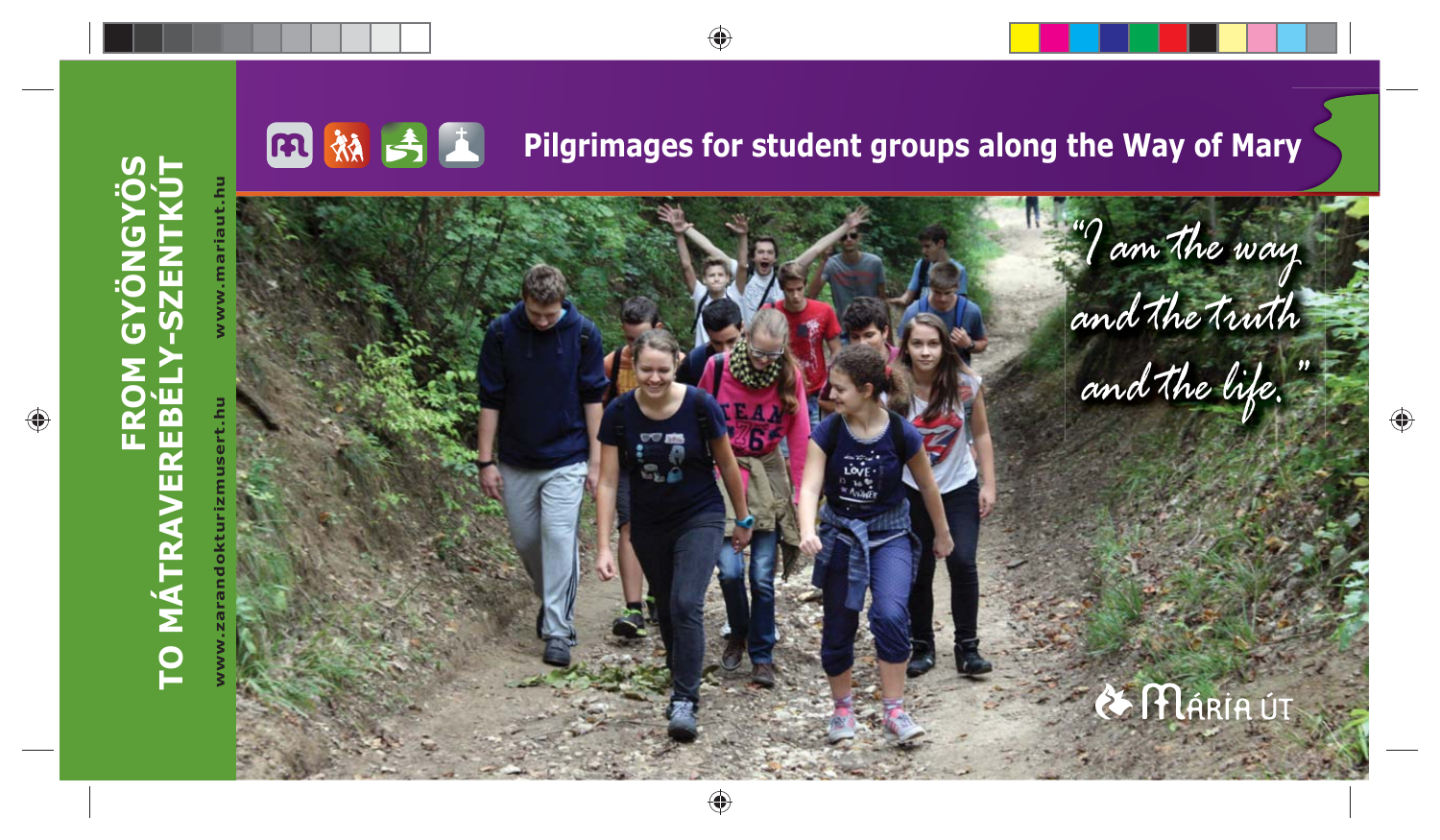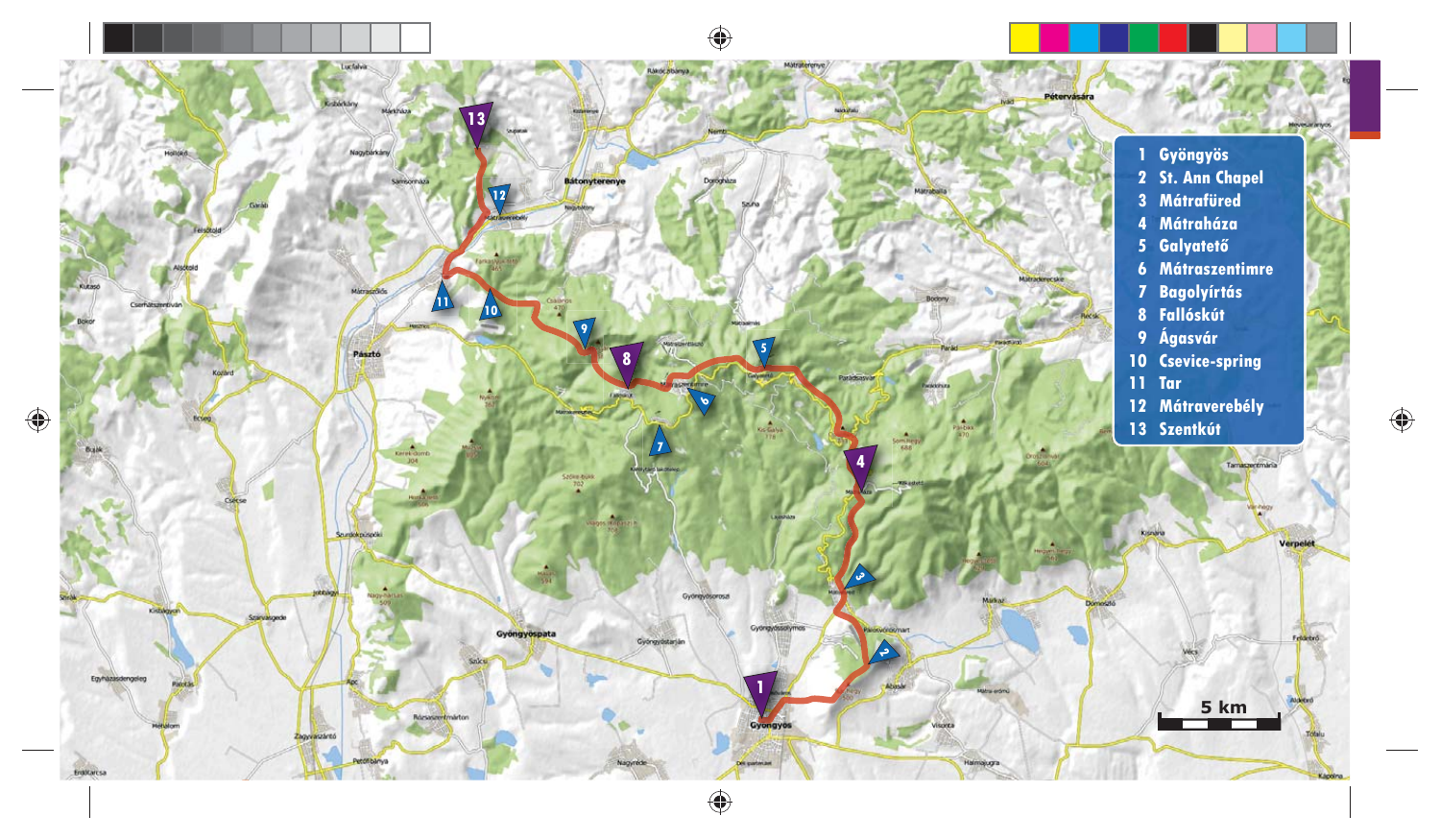# **Content**

| Section 1         |  |
|-------------------|--|
| Section 2         |  |
| Section 3         |  |
| Service providers |  |



For more information about the Way of Mary visit the website: **www.mariaut.hu**  about the pilgrimage visit: **zarandokturizmusert.hu**

**3**

**Foreword**

The pilgrimage is not simply a tour or an excursion. The steps of the pilgrimage are mainly inner steps towards the sanctuary of the human heart, towards the source of living water, God's mercy. The Way of Mary connects the main shrines and sacred places of our people. Built since the early 2000s – it is the sacred path above all of the Central European people, offering the possibility to get deeply acquainted with each other, to find each other, to start to love each other and to develop into a community. Crossing the Heart of Europe, Hungary and the Carpathian Basin, the pilgrimage connects the Austrian Mariazell, the Transylvanian Csíksomlyó, the Polish Czestochowa and Medjugorje in Herzegovina, and the places of Virgin Mary shrines located along the main roads like a network. The Way of Mary connects us with God and with each other as well. It helps us, our youth and our people to strengthen our spirit and to recover.

In everyone's life there are decisive crossroads, such is our journey from the carefree students' years into the adult existence. It is far from indifferent the way our children step into the adult existence. During the pilgrimage they get close not only to the nature due to the wonderful landscapes of Mátra but also to themselves because of the internal stillness, to their peers because of meaningful hours spent together and at the same time they get close to Christ, who is the way himself, the truth and the life.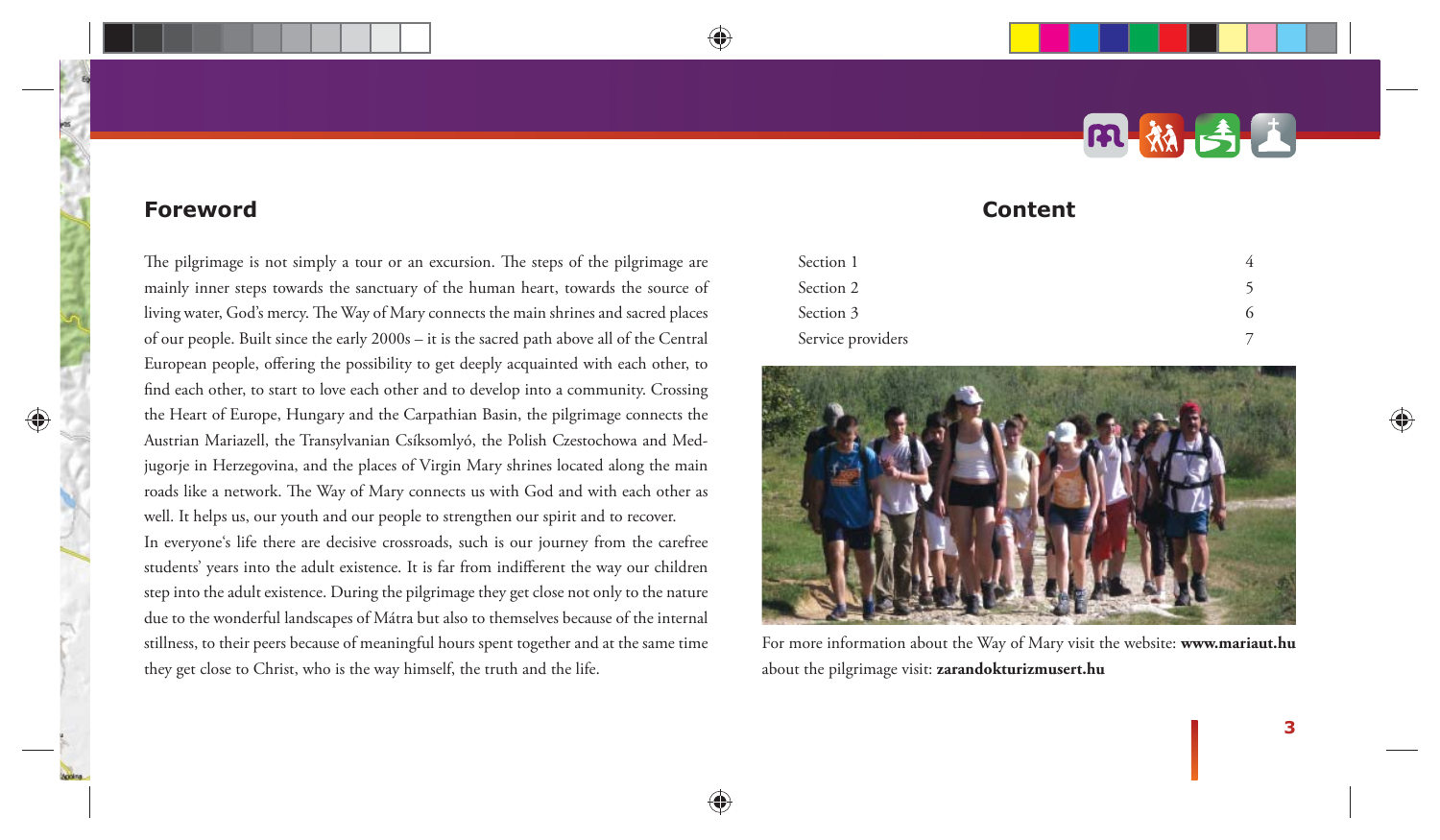### **Section 1, (17 km) From Gyöngyös to Mátraháza**

Whether we arrive to Gyöngyös by bus or by train we don't have to take too many steps to the first stage of our journey, to the house and church of the Franciscan Order. After our program we walk along the main signal path M1 of the Way of Mary, along the Mátra road, and then opposite the Károly Róbert College we walk uphill along the hump of Sár-hegy on the ,yellow' indication common with our road. It is evident that we have a serious test of strength ahead of us, as proved by the numbers; we have to overcome 320 m altitude difference. But the effort is not in vain, descending from the mountain peak; we arrive at the region's most beautiful pilgrimage site, the Saint Ann Chapel. We reach a crossroad at the Chapel, from here starts the Way of Mary's M10 marked arm towards our National Shrine, Mátraverebély-Szentkút. We

**4**

continue our pilgrimage along this path towards the Pilis Mountains. We pass the sailplane airport, going round the mountain, along the trail of the old narrow-gauge railway; we arrive to Mátrafüred next to the forest school. Leaving the settlement we find the shrine of Máriácska at the beginning of the Kalló-valley. We continue our climb to Mátraháza. On the top we glimpse the Catholic church of Mátraháza built of natural andesite stone.





**Accommodations and services for pilgrims:** See on page 7

**Stations:** wooden headboard at Cseplye-tető, Saint Ann Chapel, Gliding airport, church of Mátrafüred, Máriácska.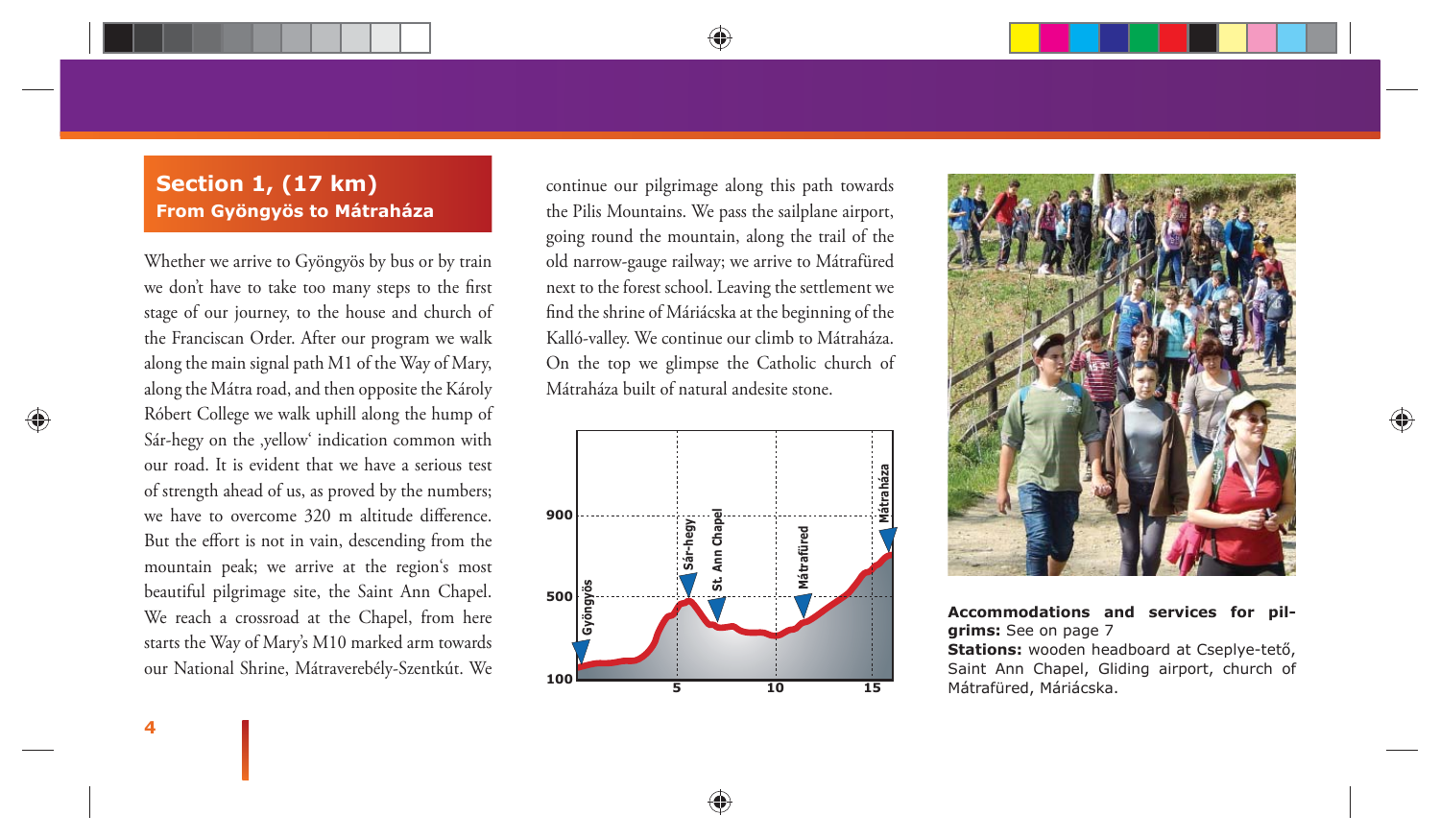#### **Section 2, (16 km) From Mátraháza to Fallóskút**

Following the high-Mátra mountain ranges, our hiking trail leads along beaten path. After the six kilometres we have a beautiful view discovering the Tarna creek valley and Parádsasvár. Reaching Galyatető, we arrive to Nagyszálló, the highest point of the Way of Mary in Hungary. Walking a short detour from the hotel's parking spot we have a magnificent panoramic view. Occasionally even the High Tatras can be seen from the observation tower. Here we have lunch and then after the Catholic church we leave the village. The church in Galyatető is as if it was the big brother of the one at Mátraháza. After leaving the biathlon centre's Székely gate that had seen better days (once even hosted the junior world championship) an easy hike awaits us at the top of Mátra. We pass by the observatory

standing at the Piszkés-tető and then we begin descending. At the bottom of the mountain we cross a causeway and after crossing the Bögös meadow we reach Mátraszentimre. During the last kilometres of our daily pilgrimage we cross the Csörgő stream's valley and then we reach the best known pilgrimage site of upper Mátra's churches, the Mary's chapel of Fallóskút from the side of Gubola-houses.

◈







**Stations:** Galyatető, Observatory at Piszkéstető, Mary's Chapel.

**5**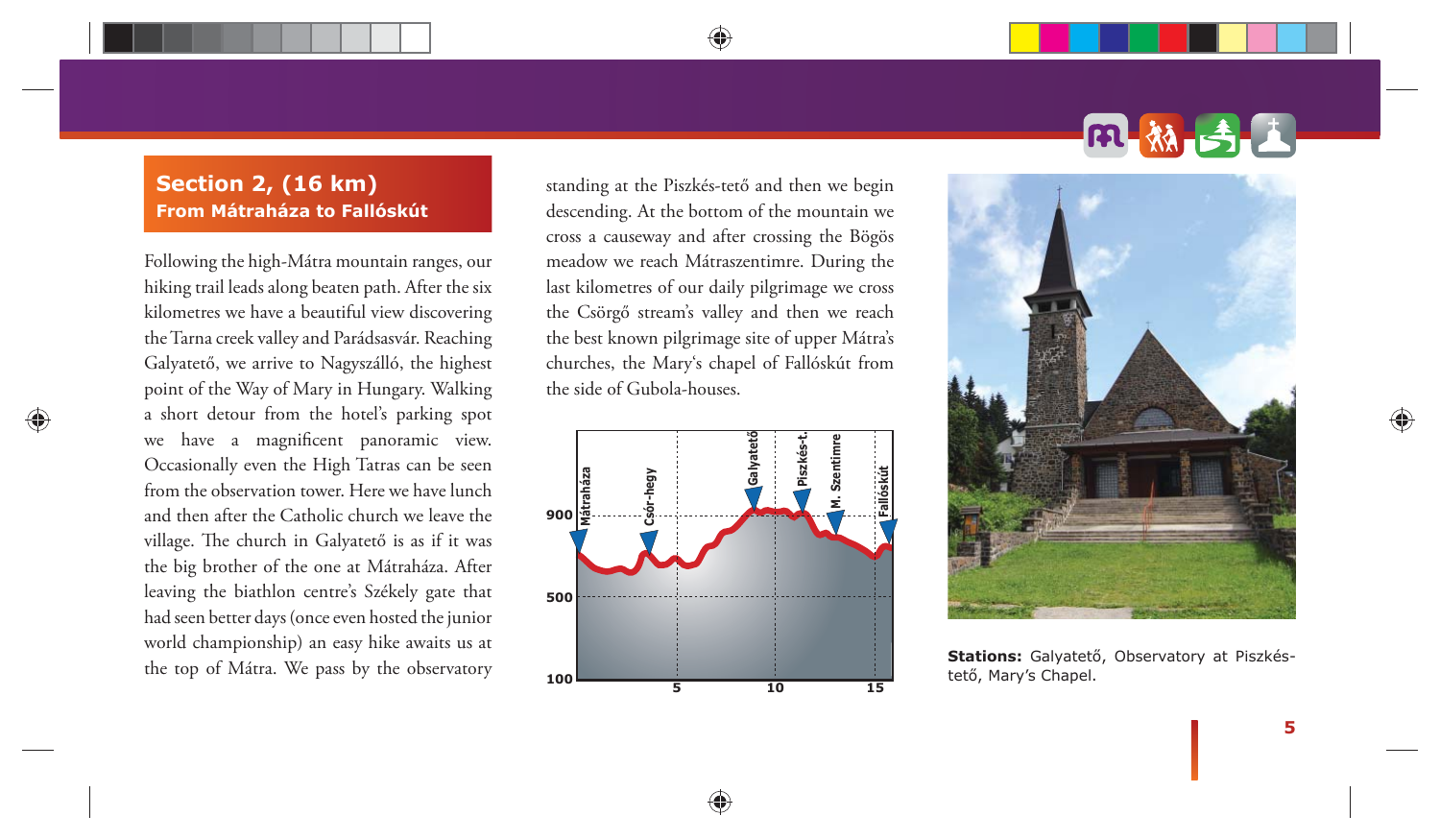### **Section 3, (20 km) From Fallóskút to Szentkút**

Our daily pilgrimage mostly leads along wellworn tourist routes, but around the settlements it runs along causeways from the Mátra down through the wide valley of the Zagyva to our National Shrine. We have to descend on a nearly 10% slope 2.4 km into the valley of Csörgőcreek. From here we climb up 130 m to the tourist house at Ágasvár. During the walk we can take fresh spring water at Vándor-spring. Then we begin to descend again until we reach the Tuzson arboretum after 3.5 km walk. Following a further half-hour walk we get to the carbonated water of Csevice-spring. We have only two kilometres left until the next settlement, Tar. We leave the Mátra Mountains in the valley of Szalajka (Csevice) creek. In order to be able to visit the ruins of the Tar Lőrinc mansion and the medieval church -



♠



dedicated to St. Michael - in Tar our pilgrimage route has to take a big turn. Leaving the village we walk over to the other side of the Zagyva and cross the main road No. 21. From here we continue along a narrow asphalt road until the "Nagyboldogasszony" parish church at Verebély. To reach our final destination, Szentkút (Holy source) at Mátraverebély we need to venture into the mountains of Cserhát and have yet 120 m altitude and 3.5 km distance to overcome.



**Stations:** Tuzson arboretum, Csevice-spring, Tar, church at Mátraverebély, Szent László (St. Ladislaus) spring.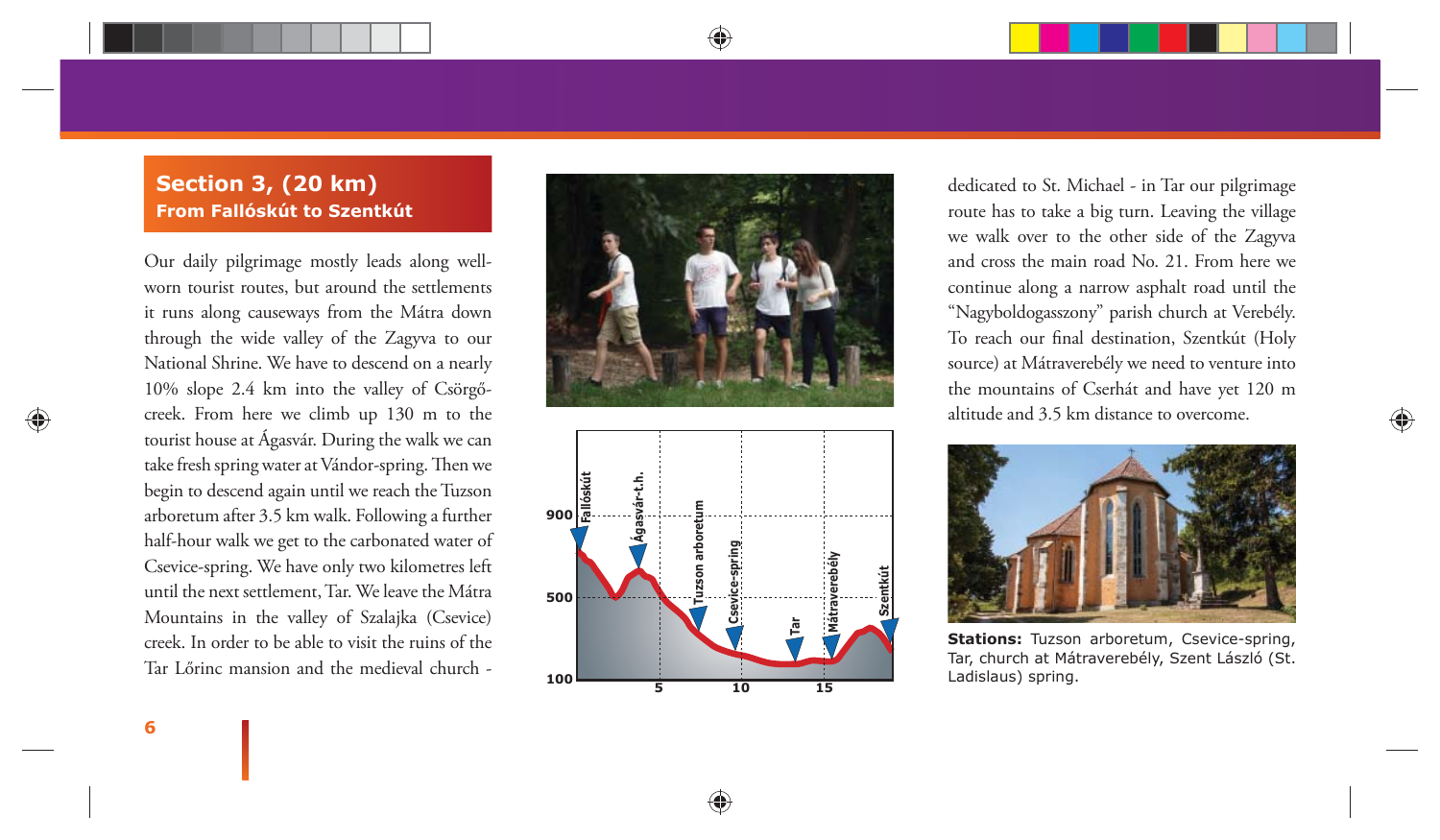

◈

♠

## **Mátraverebély-Szentkút**

⊕

For us Hungarians, this is the valley where there is the place prepared by God for the Woman (cf. Rev. 12.6), the Virgin Mary. The desert was turned into a paradise garden with her help, into a place for the encounter with God. This is the reason why the Hungarian Catholic Bishops' Conference declared our pilgrimage place a national shrine.



ß

| Location    | <b>Food and Lodging</b>                                                       | Contacts                                       |
|-------------|-------------------------------------------------------------------------------|------------------------------------------------|
| Gyöngyös    | Koháry Restaurant<br>3200 Gyöngyös, Koháry út 26.                             | +36 30 493 2543<br>info@koharyetterem.hu       |
| Mátrafüred  | <b>Benevár Restaurant</b><br>3232 Mátrafüred, Parádi út 10.                   | +36 37 320 261<br>info@benevaretterem.hu       |
| Mátraháza   | <b>Magyar Alverna House</b><br>3233 Mátraháza, Hrsz 7123                      | +36 20 770 4671<br>alverna-haz@ofm.hu          |
| Galyatető   | Kilátó Guesthouse and Restaurant<br>Galyatető, Kodály Zoltán sétány 17.       | +36 30 436 2781<br>galya68@freemail.hu         |
| Bagolyírtás | Stella Catholic Church Resort<br>3235 Mátraszentimre-Bagolyírtás, Jókai út 1. | +36 30 598 9731                                |
| Fallóskút   | Tourist House Fallóskút<br>3235 Mátraszentimre-Fallóskút, Óvár utca 13.       | $+36-20-385-6364$<br>greman_jozsef@freemail.hu |
| Tar         | Mária Mosolya Pilgrim's House<br>3073 Tar, Petőfi út 5.                       | +36 20 828 0950                                |
| Szentkút    | Pilgrim's House Szentkút<br>3077 Mátraverebély, Mátraverebély-Szentkút 14.    | +36 32 471 559<br>szentkut@ofm.hu              |

**7**

♠